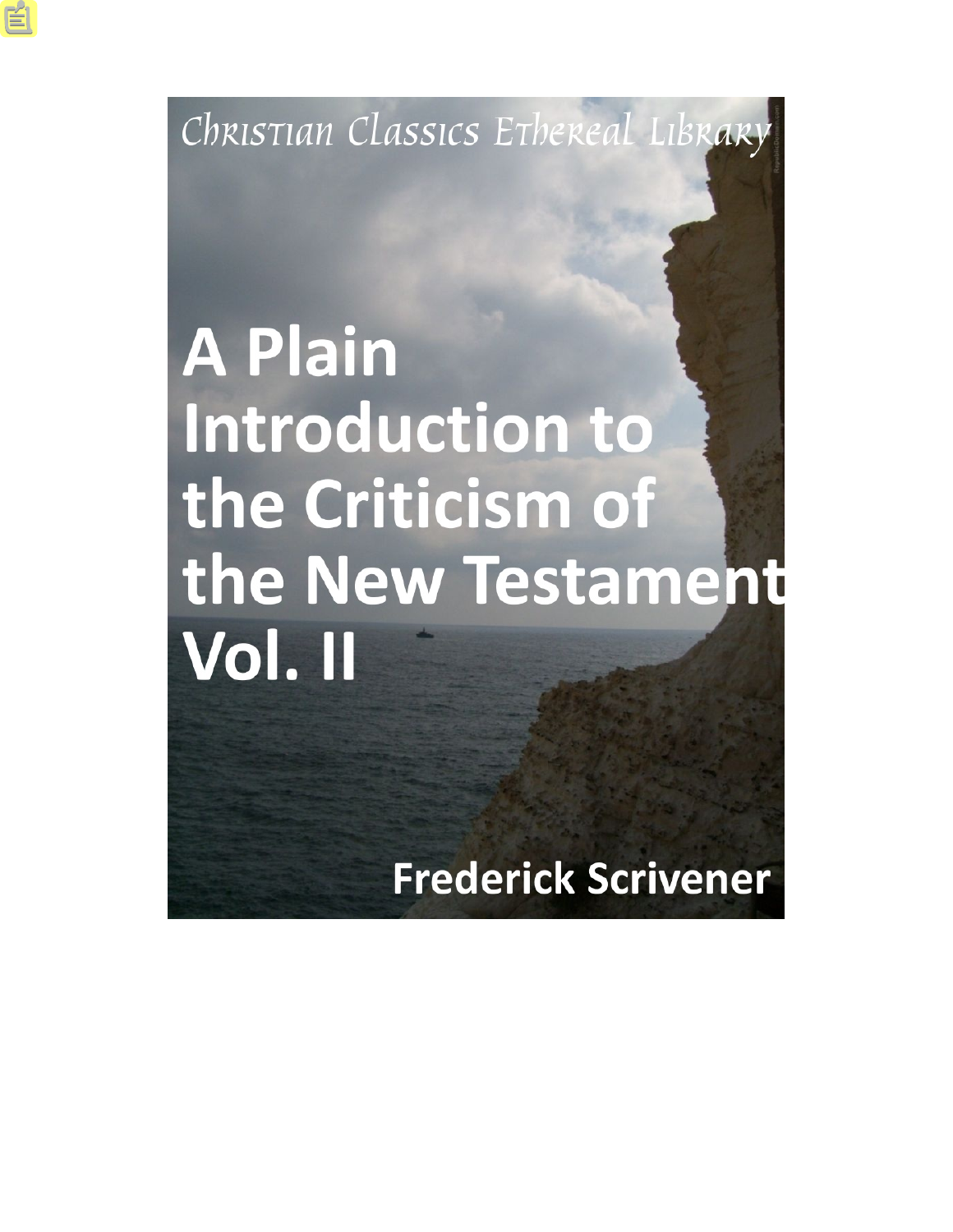

### **A Plain Introduction to the Criticism of the New Testament, Vol. II**

| Author(s):          | Scrivener, Frederick Henry Ambrose (1813-1891)                                                                                                                                                                                                                                                                                                                                                                                                                                                                                                                                                                                                                                                                                                                                                                                                                                                                                                |
|---------------------|-----------------------------------------------------------------------------------------------------------------------------------------------------------------------------------------------------------------------------------------------------------------------------------------------------------------------------------------------------------------------------------------------------------------------------------------------------------------------------------------------------------------------------------------------------------------------------------------------------------------------------------------------------------------------------------------------------------------------------------------------------------------------------------------------------------------------------------------------------------------------------------------------------------------------------------------------|
|                     | Miller, Edward (Editor)                                                                                                                                                                                                                                                                                                                                                                                                                                                                                                                                                                                                                                                                                                                                                                                                                                                                                                                       |
| <b>Publisher:</b>   | Grand Rapids, MI: Christian Classics Ethereal Library                                                                                                                                                                                                                                                                                                                                                                                                                                                                                                                                                                                                                                                                                                                                                                                                                                                                                         |
| <b>Description:</b> | Frederick Scrivener was a British biblical scholar of the 19th<br>century who dedicated his research to the New Testament.<br>In Plain Introduction to the Criticism of the New Testament,<br>Scrivener studies over 3,000 manuscripts of the New Testa-<br>ment. Many of the accounts in this volume have been written<br>or compiled by leading scholars in the fields of Greek and<br>Latin classics or biblical studies. This second volume explores<br>nearly a dozen different versions of the New Testament, in-<br>cluding the Ancient versions, Syriac versions, Latin versions,<br>Egyptian versions, and many more. In addition, Scrivener<br>provides readers with a guide to help them analyze the mul-<br>tiple manuscripts contained in this book that is unrivaled. As<br>a result of completing a project of this latitude, Scrivener will<br>be remembered for decades.<br><b>Emmalon Davis</b><br><b>CCEL Staff Writer</b> |
| Subjects:           | The Bible<br>Naw Tactamant                                                                                                                                                                                                                                                                                                                                                                                                                                                                                                                                                                                                                                                                                                                                                                                                                                                                                                                    |

New Testament Works about the New Testament Criticism and interpretation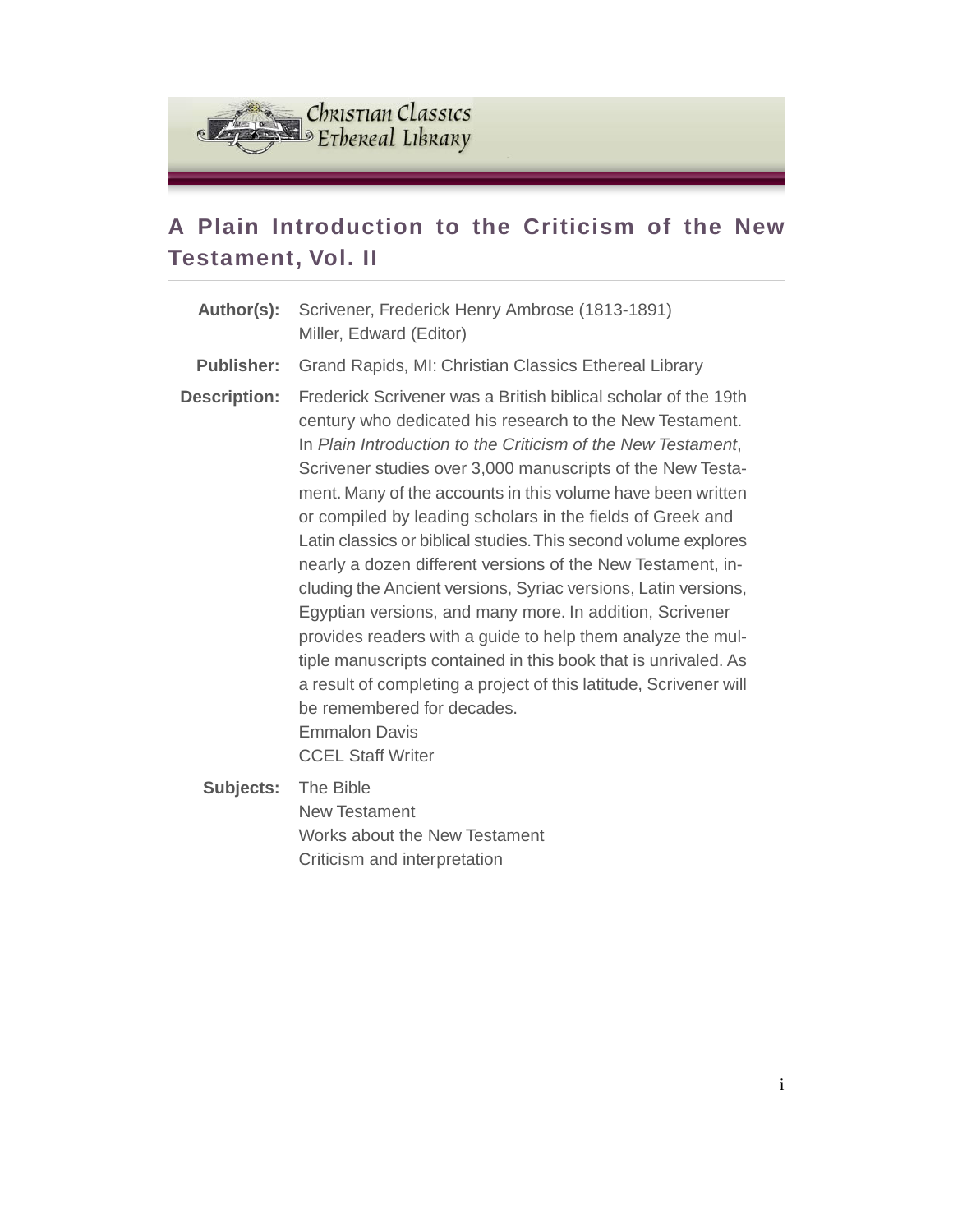### Contents

| Title Page                                                   | 1              |
|--------------------------------------------------------------|----------------|
| Chapter I. Ancient Version.                                  | $\overline{2}$ |
| Chapter II. Syriac Version.                                  | 3              |
| Chapter III. Latin Version.                                  | $\overline{4}$ |
| Chapter IV. Egyptian or Coptic Version.                      | 5              |
| Chapter V. The Other Versions of the New Testament.          | 6              |
| Chapter VI. Quotations from the Fathers.                     | 7              |
| Chapter VII. Early Printed Editions.                         | 8              |
| Chapter VII. Early Printed Editions.                         | 9              |
| Chapter VIII. Internal Evidence.                             | 10             |
| Chapter IX. History of the Text.                             | 11             |
| Chapter X. Recent Reviews of Comparative Passages.           | 12             |
| Chapter XI. Character of the Dialect of the Greek Testament. | 13             |
| Chapter XII. Application of Principles to Select Passages.   | 14             |
| Appendices.                                                  | 15             |
| Index of Passages Treated.                                   | 16             |
| Index of Subjects.                                           | 17             |
| Indexes                                                      | 18             |
| Index of Pages of the Print Edition                          | 19             |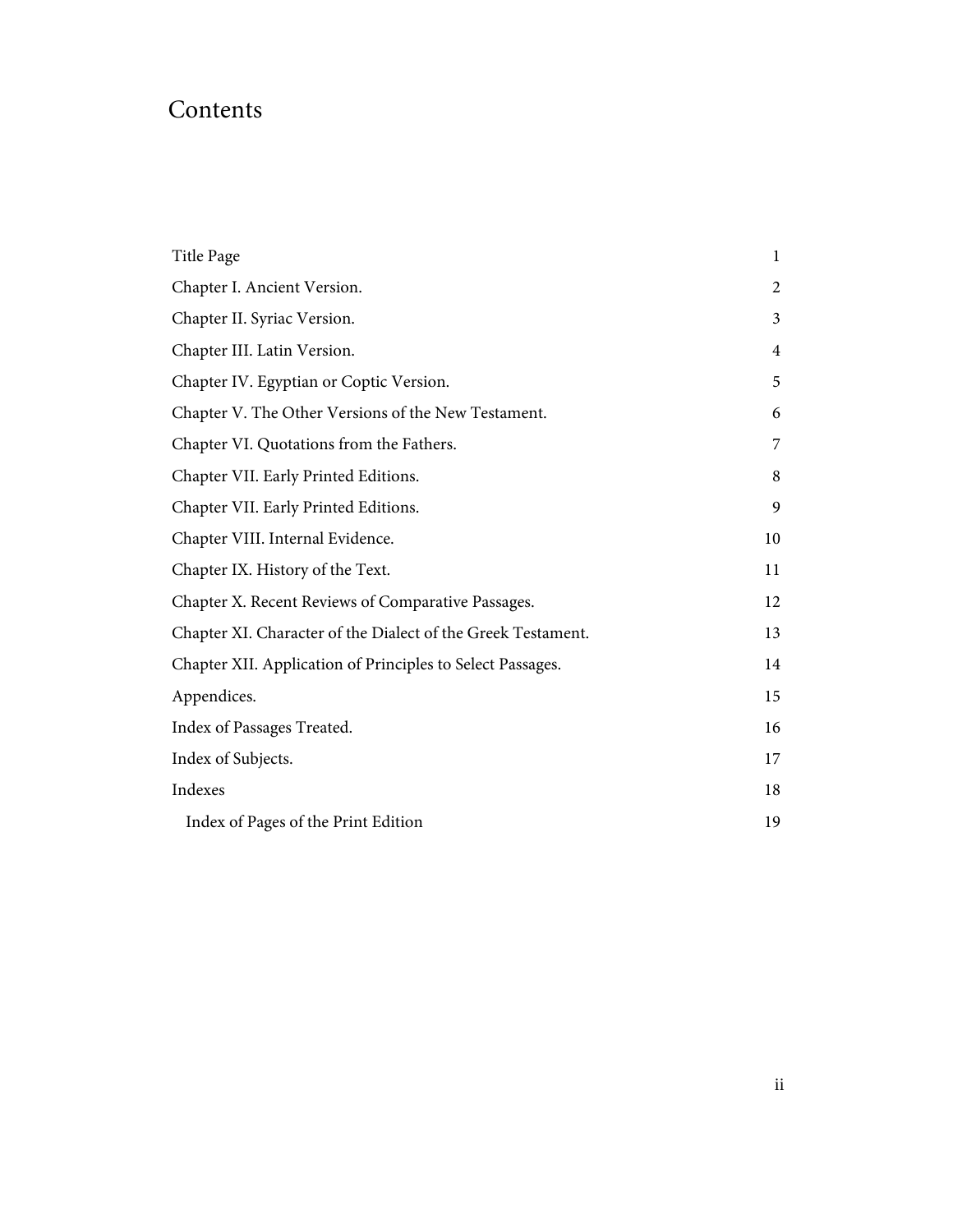

This PDF file is from the Christian Classics Ethereal Library, [www.ccel.org.](http://www.ccel.org) The mission of the CCEL is to make classic Christian books available to the world.

- This book is available in HTML, and other formats. See [http://www.ccel.org/ccel/scrivener/ntcrit2.html.](http://www.ccel.org/ccel/scrivener/ntcrit2.html)
- Discuss this book online at [http://www.ccel.org/node/3580.](http://www.ccel.org/node/3580)

The CCEL makes CDs of classic Christian literature available around the world through the Web and through CDs. We have distributed thousands of such CDs free in developing countries. If you are in a developing country and would like to receive a free CD, please send a request by email to [cd-request@ccel.org.](mailto:cd-request@ccel.org)

The Christian Classics Ethereal Library is a self supporting non-profit organization at Calvin College. If you wish to give of your time or money to support the CCEL, please visit [http://www.ccel.org/give.](http://www.ccel.org/give)

This PDF file is copyrighted by the Christian Classics Ethereal Library. It may be freely copied for non-commercial purposes as long as it is not modified. All other rights are reserved. Written permission is required for commercial use.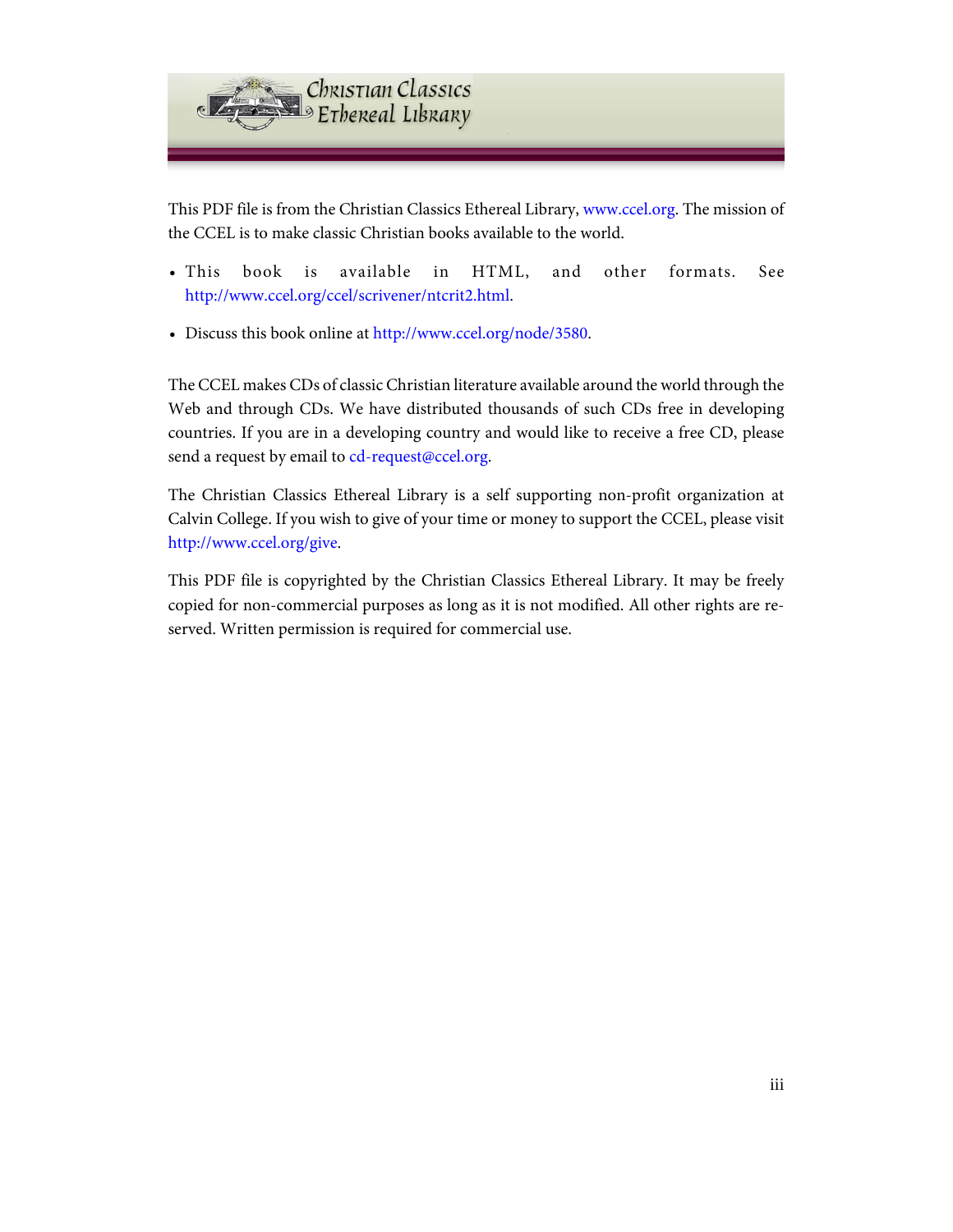<span id="page-4-2"></span><span id="page-4-1"></span><span id="page-4-0"></span>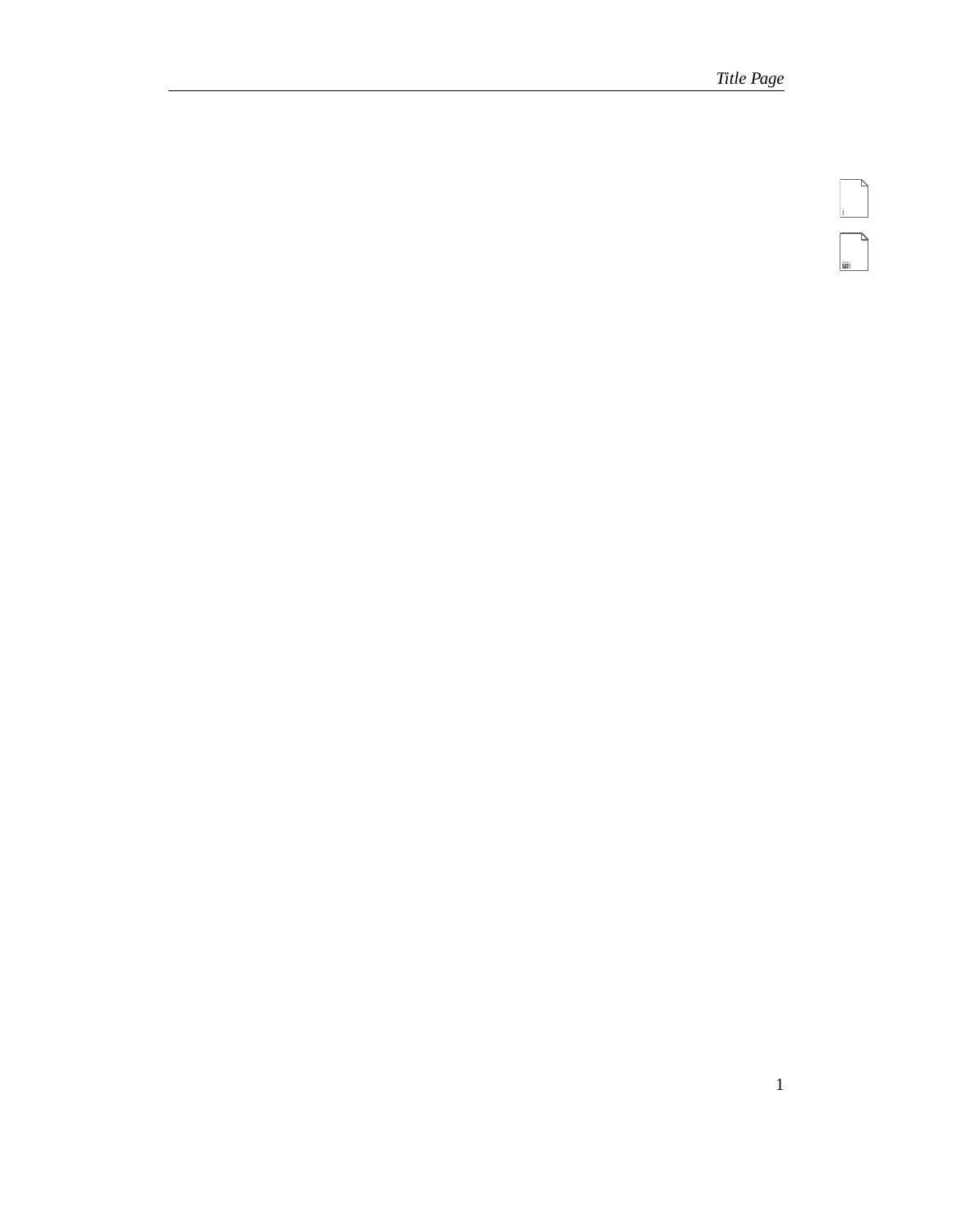<span id="page-5-2"></span><span id="page-5-1"></span><span id="page-5-0"></span>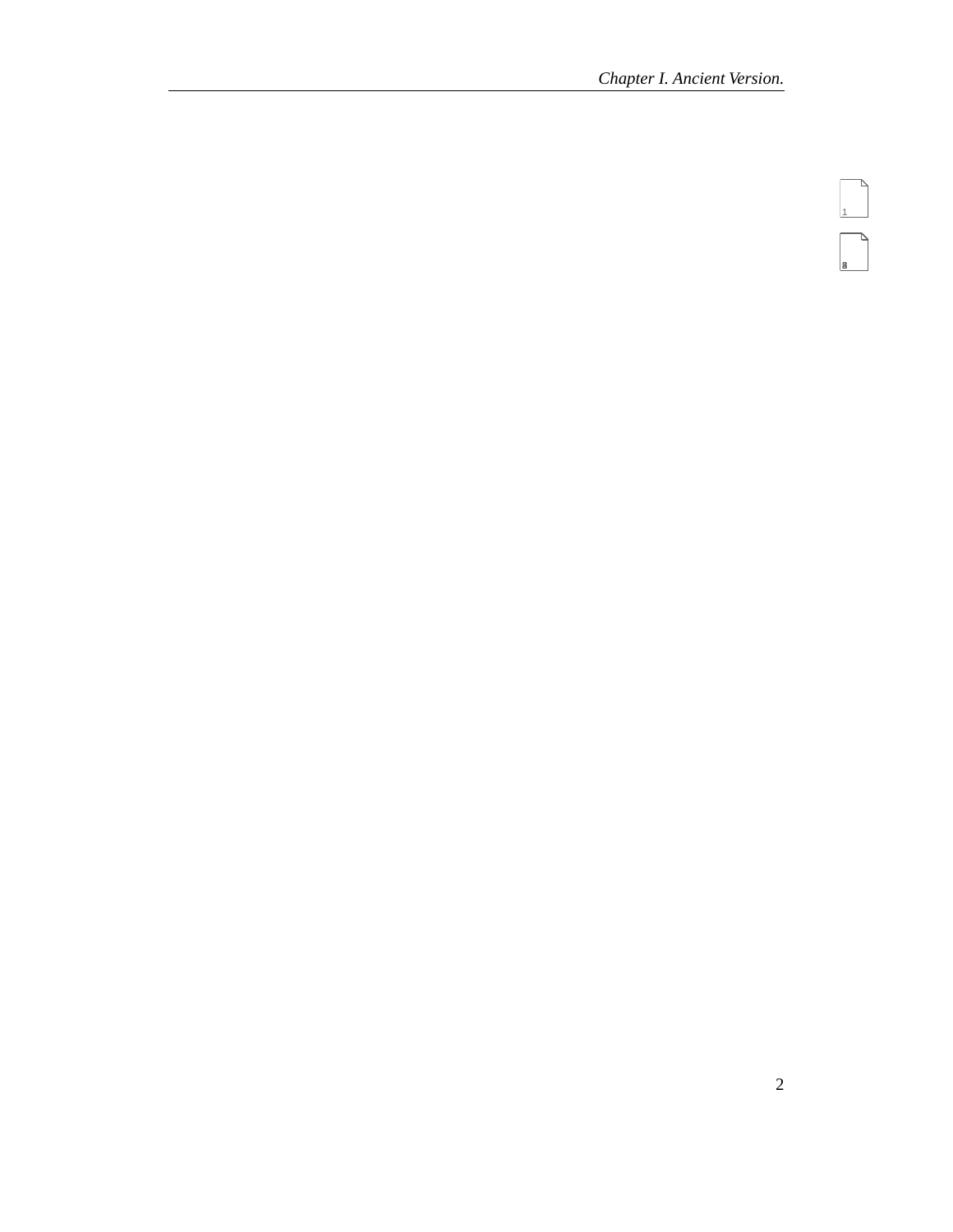<span id="page-6-35"></span><span id="page-6-34"></span><span id="page-6-33"></span><span id="page-6-32"></span><span id="page-6-31"></span><span id="page-6-30"></span><span id="page-6-29"></span><span id="page-6-28"></span><span id="page-6-27"></span><span id="page-6-26"></span><span id="page-6-25"></span><span id="page-6-24"></span><span id="page-6-23"></span><span id="page-6-22"></span><span id="page-6-21"></span><span id="page-6-20"></span><span id="page-6-19"></span><span id="page-6-18"></span><span id="page-6-17"></span><span id="page-6-16"></span><span id="page-6-15"></span><span id="page-6-14"></span><span id="page-6-13"></span><span id="page-6-12"></span><span id="page-6-11"></span><span id="page-6-10"></span><span id="page-6-9"></span><span id="page-6-8"></span><span id="page-6-7"></span><span id="page-6-6"></span><span id="page-6-5"></span><span id="page-6-4"></span><span id="page-6-3"></span><span id="page-6-2"></span><span id="page-6-1"></span><span id="page-6-0"></span>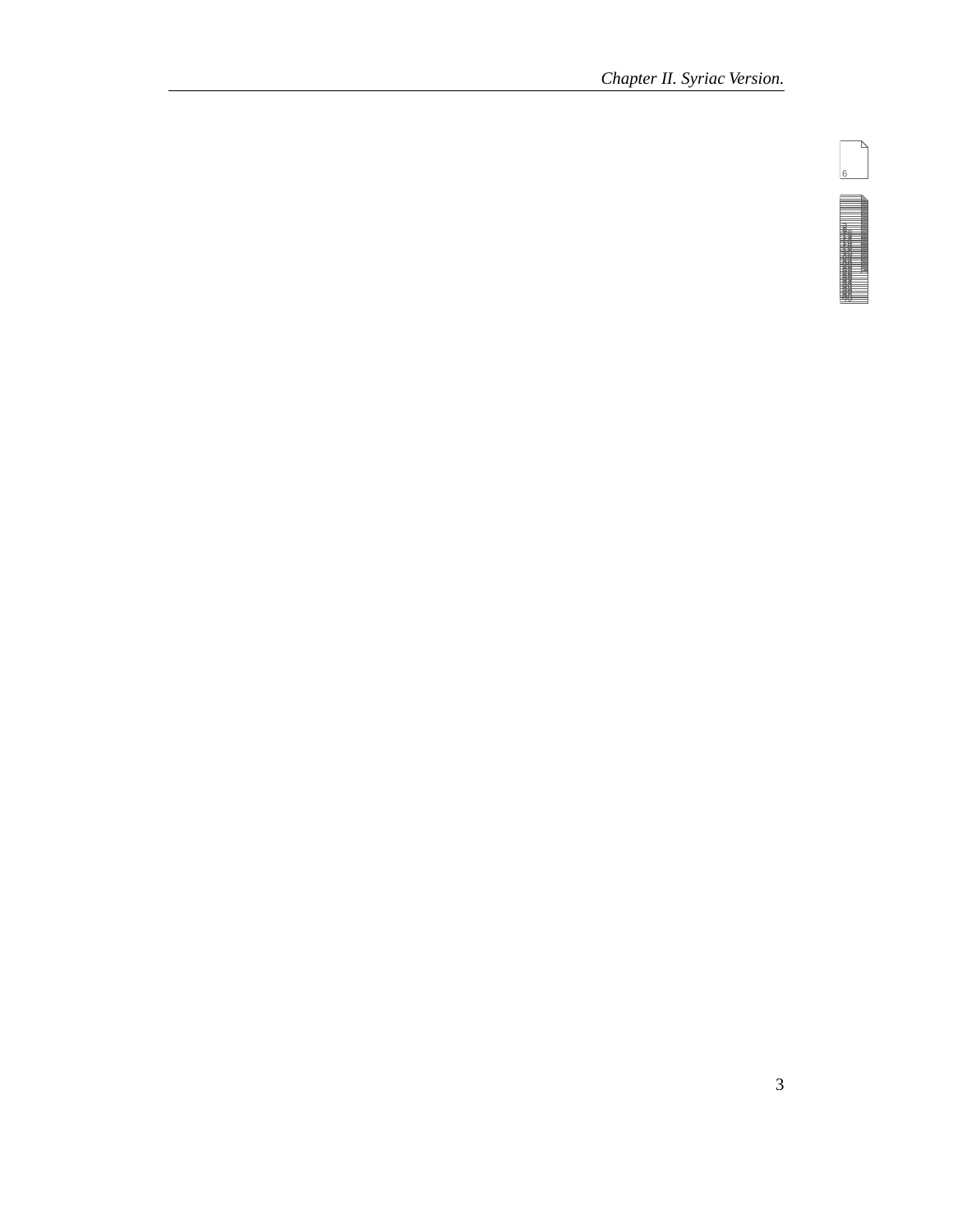<span id="page-7-50"></span><span id="page-7-49"></span><span id="page-7-48"></span><span id="page-7-47"></span><span id="page-7-46"></span><span id="page-7-45"></span><span id="page-7-44"></span><span id="page-7-43"></span><span id="page-7-42"></span><span id="page-7-41"></span><span id="page-7-40"></span><span id="page-7-39"></span><span id="page-7-38"></span><span id="page-7-37"></span><span id="page-7-36"></span><span id="page-7-35"></span><span id="page-7-34"></span><span id="page-7-33"></span><span id="page-7-32"></span><span id="page-7-31"></span><span id="page-7-30"></span><span id="page-7-29"></span><span id="page-7-28"></span><span id="page-7-27"></span><span id="page-7-26"></span><span id="page-7-25"></span><span id="page-7-24"></span><span id="page-7-23"></span><span id="page-7-22"></span><span id="page-7-21"></span><span id="page-7-20"></span><span id="page-7-19"></span><span id="page-7-18"></span><span id="page-7-17"></span><span id="page-7-16"></span><span id="page-7-15"></span><span id="page-7-14"></span><span id="page-7-13"></span><span id="page-7-12"></span><span id="page-7-11"></span><span id="page-7-10"></span><span id="page-7-9"></span><span id="page-7-8"></span><span id="page-7-7"></span><span id="page-7-6"></span><span id="page-7-5"></span><span id="page-7-4"></span><span id="page-7-3"></span><span id="page-7-2"></span><span id="page-7-1"></span><span id="page-7-0"></span>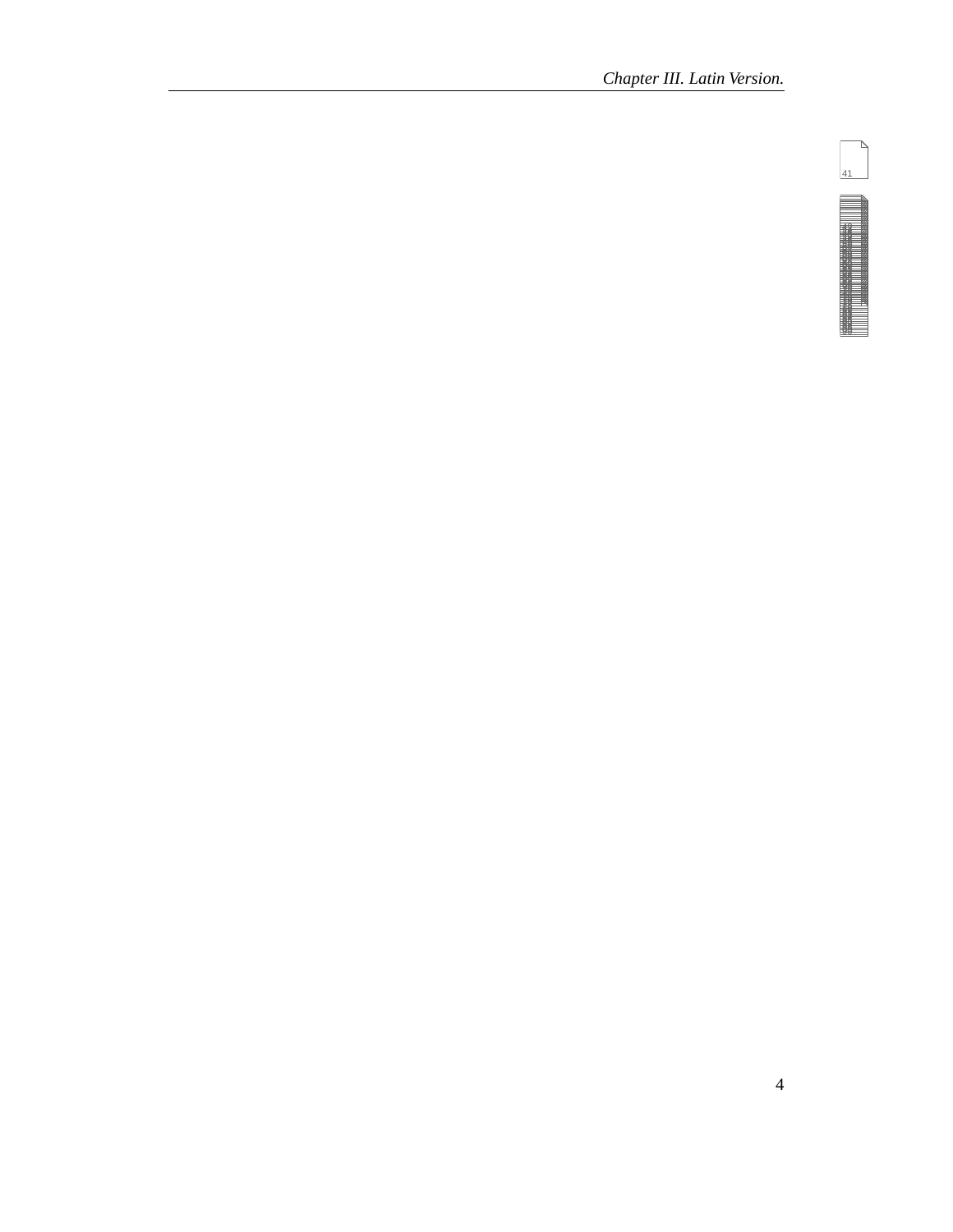<span id="page-8-0"></span>*Chapter IV. Egyptian or Coptic Version.*

<span id="page-8-54"></span><span id="page-8-53"></span><span id="page-8-52"></span><span id="page-8-51"></span><span id="page-8-50"></span><span id="page-8-49"></span><span id="page-8-48"></span><span id="page-8-47"></span><span id="page-8-46"></span><span id="page-8-45"></span><span id="page-8-44"></span><span id="page-8-43"></span><span id="page-8-42"></span><span id="page-8-41"></span><span id="page-8-40"></span><span id="page-8-39"></span><span id="page-8-38"></span><span id="page-8-37"></span><span id="page-8-36"></span><span id="page-8-35"></span><span id="page-8-34"></span><span id="page-8-33"></span><span id="page-8-32"></span><span id="page-8-31"></span><span id="page-8-30"></span><span id="page-8-29"></span><span id="page-8-28"></span><span id="page-8-27"></span><span id="page-8-26"></span><span id="page-8-25"></span><span id="page-8-24"></span><span id="page-8-23"></span><span id="page-8-22"></span><span id="page-8-21"></span><span id="page-8-20"></span><span id="page-8-19"></span><span id="page-8-18"></span><span id="page-8-17"></span><span id="page-8-16"></span><span id="page-8-15"></span><span id="page-8-14"></span><span id="page-8-13"></span><span id="page-8-12"></span><span id="page-8-11"></span><span id="page-8-10"></span><span id="page-8-9"></span><span id="page-8-8"></span><span id="page-8-7"></span><span id="page-8-6"></span><span id="page-8-5"></span><span id="page-8-4"></span><span id="page-8-3"></span><span id="page-8-2"></span><span id="page-8-1"></span>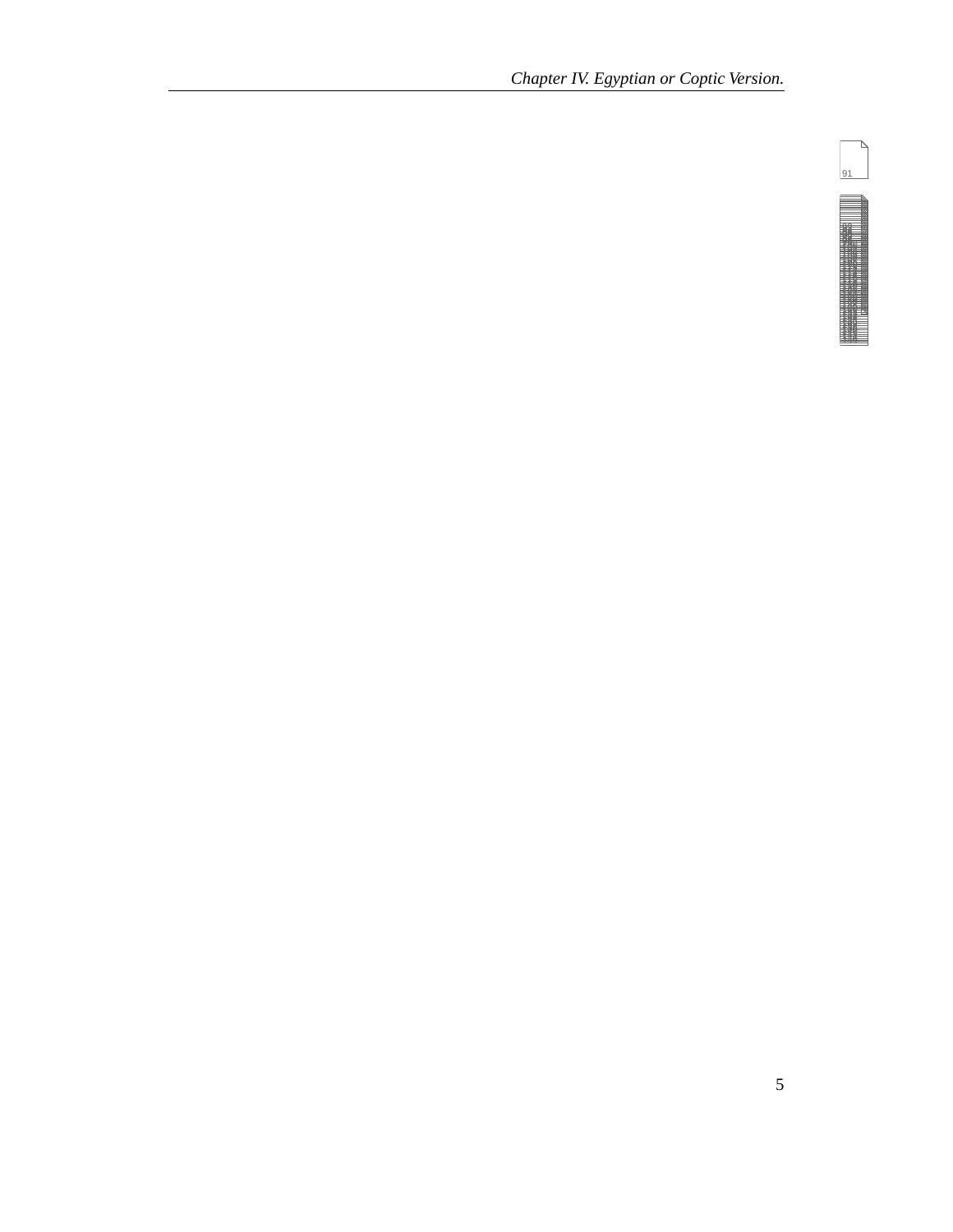## <span id="page-9-22"></span><span id="page-9-21"></span><span id="page-9-20"></span><span id="page-9-19"></span><span id="page-9-18"></span><span id="page-9-17"></span><span id="page-9-16"></span><span id="page-9-15"></span><span id="page-9-14"></span><span id="page-9-13"></span><span id="page-9-12"></span><span id="page-9-11"></span><span id="page-9-10"></span><span id="page-9-9"></span><span id="page-9-8"></span><span id="page-9-7"></span><span id="page-9-6"></span><span id="page-9-5"></span><span id="page-9-4"></span><span id="page-9-3"></span><span id="page-9-2"></span><span id="page-9-1"></span><span id="page-9-0"></span> [147](http://www.ccel.org/ccel/scrivener/ntcrit2/png/0169=162.htm) [148](http://www.ccel.org/ccel/scrivener/ntcrit2/png/0170=163.htm) [149](http://www.ccel.org/ccel/scrivener/ntcrit2/png/0171=164.htm) 150 [151](http://www.ccel.org/ccel/scrivener/ntcrit2/png/0172=165.htm) 152 153 154 155 156 157 158 159 160 161 162 163 164 165 166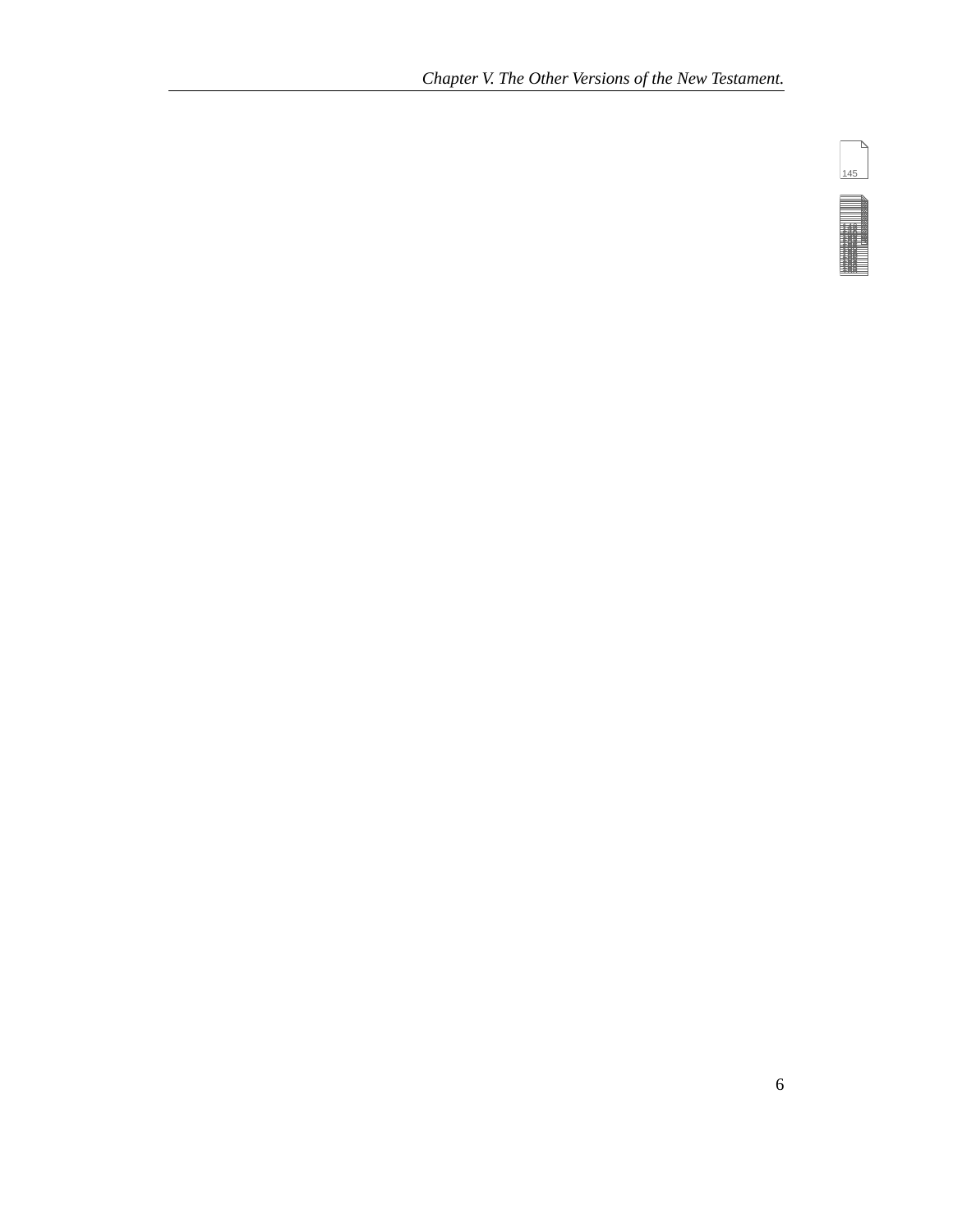<span id="page-10-8"></span><span id="page-10-7"></span><span id="page-10-6"></span><span id="page-10-5"></span><span id="page-10-4"></span><span id="page-10-3"></span><span id="page-10-2"></span><span id="page-10-1"></span><span id="page-10-0"></span>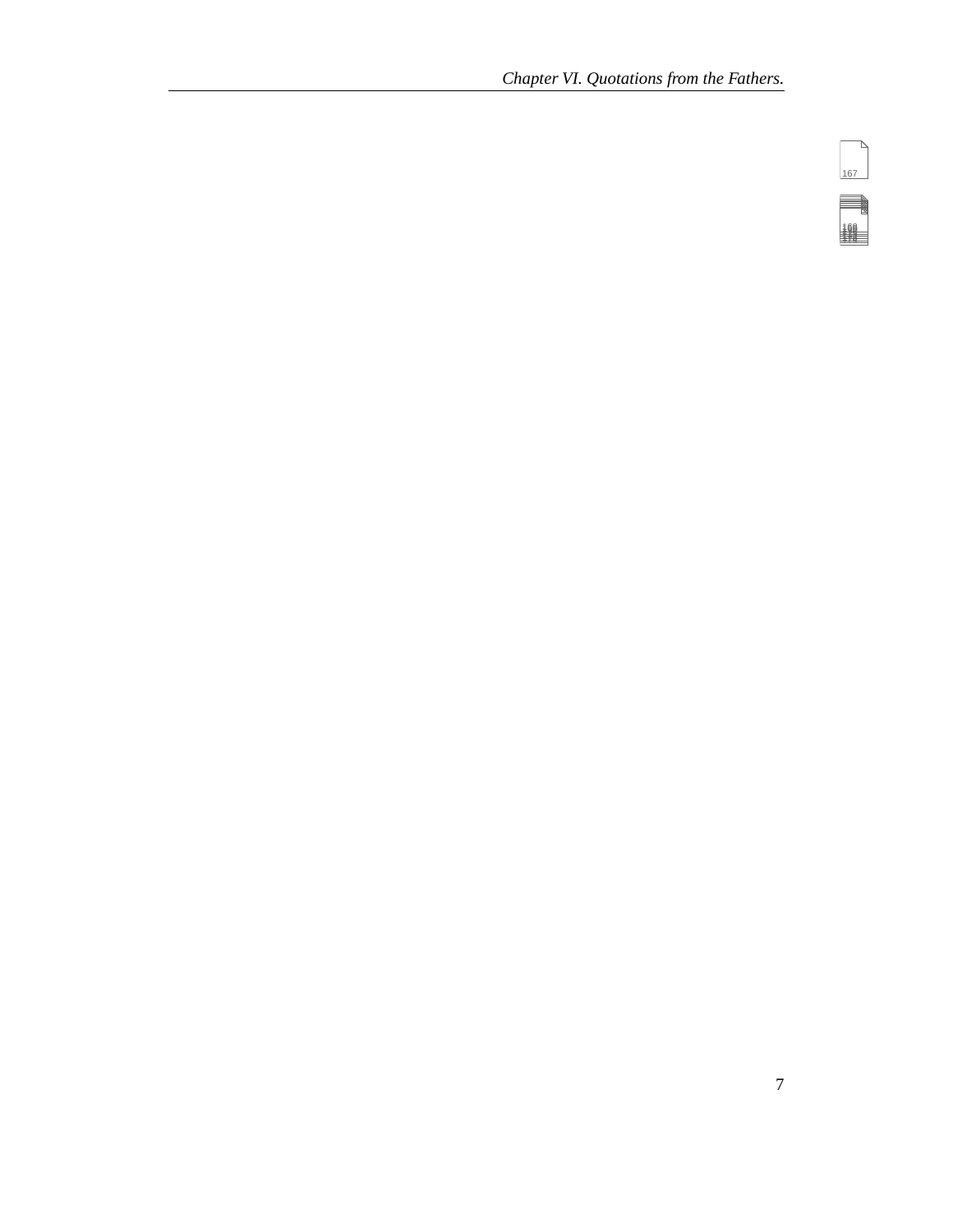<span id="page-11-0"></span>*Chapter VII. Early Printed Editions.*

<span id="page-11-21"></span><span id="page-11-20"></span><span id="page-11-19"></span><span id="page-11-18"></span><span id="page-11-17"></span><span id="page-11-16"></span><span id="page-11-15"></span><span id="page-11-14"></span><span id="page-11-13"></span><span id="page-11-12"></span><span id="page-11-11"></span><span id="page-11-10"></span><span id="page-11-9"></span><span id="page-11-8"></span><span id="page-11-7"></span><span id="page-11-6"></span><span id="page-11-5"></span><span id="page-11-4"></span><span id="page-11-3"></span><span id="page-11-2"></span><span id="page-11-1"></span>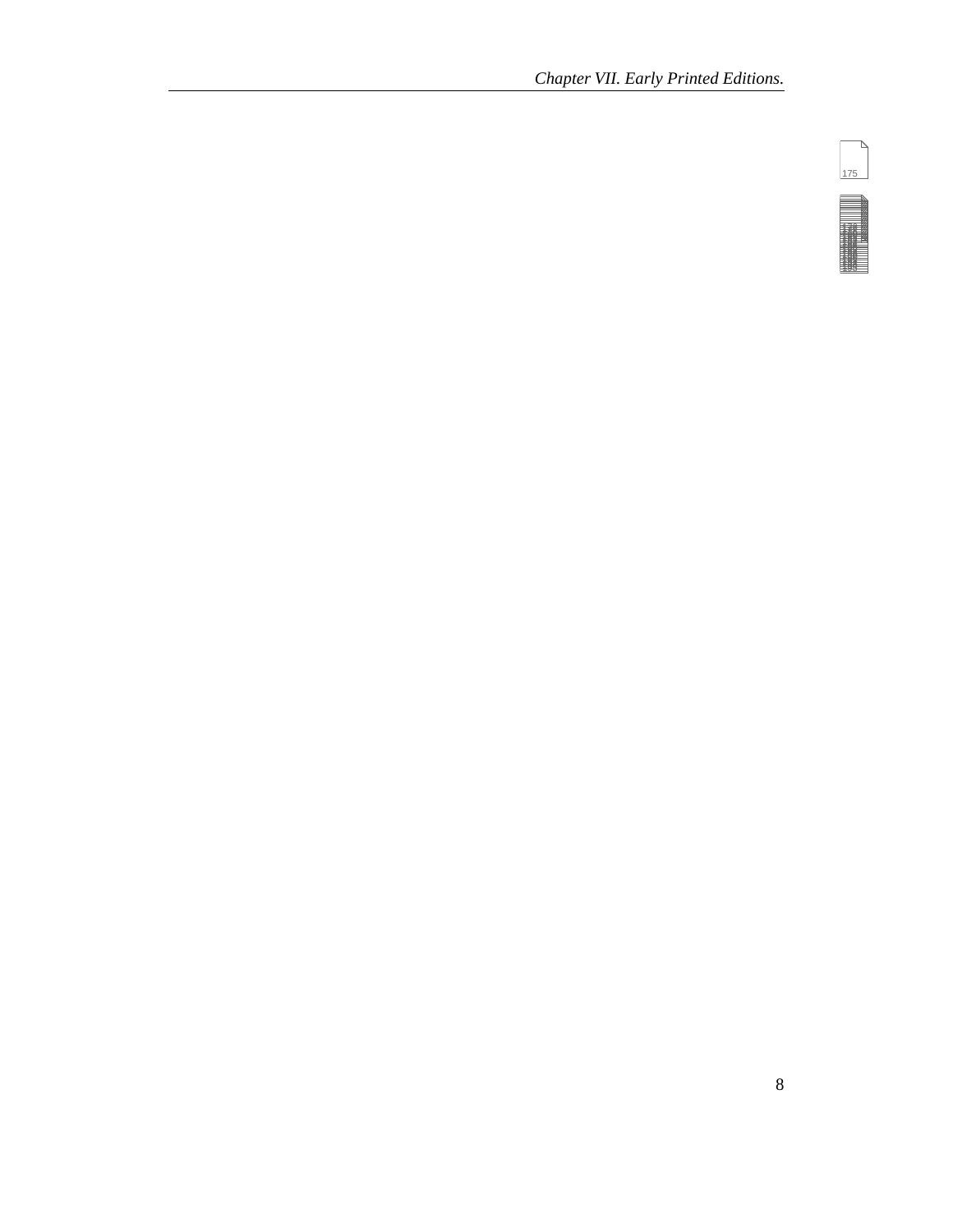<span id="page-12-0"></span>*Chapter VII. Early Printed Editions.*

<span id="page-12-48"></span><span id="page-12-47"></span><span id="page-12-46"></span><span id="page-12-45"></span><span id="page-12-44"></span><span id="page-12-43"></span><span id="page-12-42"></span><span id="page-12-41"></span><span id="page-12-40"></span><span id="page-12-39"></span><span id="page-12-38"></span><span id="page-12-37"></span><span id="page-12-36"></span><span id="page-12-35"></span><span id="page-12-34"></span><span id="page-12-33"></span><span id="page-12-32"></span><span id="page-12-31"></span><span id="page-12-30"></span><span id="page-12-29"></span><span id="page-12-28"></span><span id="page-12-27"></span><span id="page-12-26"></span><span id="page-12-25"></span><span id="page-12-24"></span><span id="page-12-23"></span><span id="page-12-22"></span><span id="page-12-21"></span><span id="page-12-20"></span><span id="page-12-19"></span><span id="page-12-18"></span><span id="page-12-17"></span><span id="page-12-16"></span><span id="page-12-15"></span><span id="page-12-14"></span><span id="page-12-13"></span><span id="page-12-12"></span><span id="page-12-11"></span><span id="page-12-10"></span><span id="page-12-9"></span><span id="page-12-8"></span><span id="page-12-7"></span><span id="page-12-6"></span><span id="page-12-5"></span><span id="page-12-4"></span><span id="page-12-3"></span><span id="page-12-2"></span><span id="page-12-1"></span>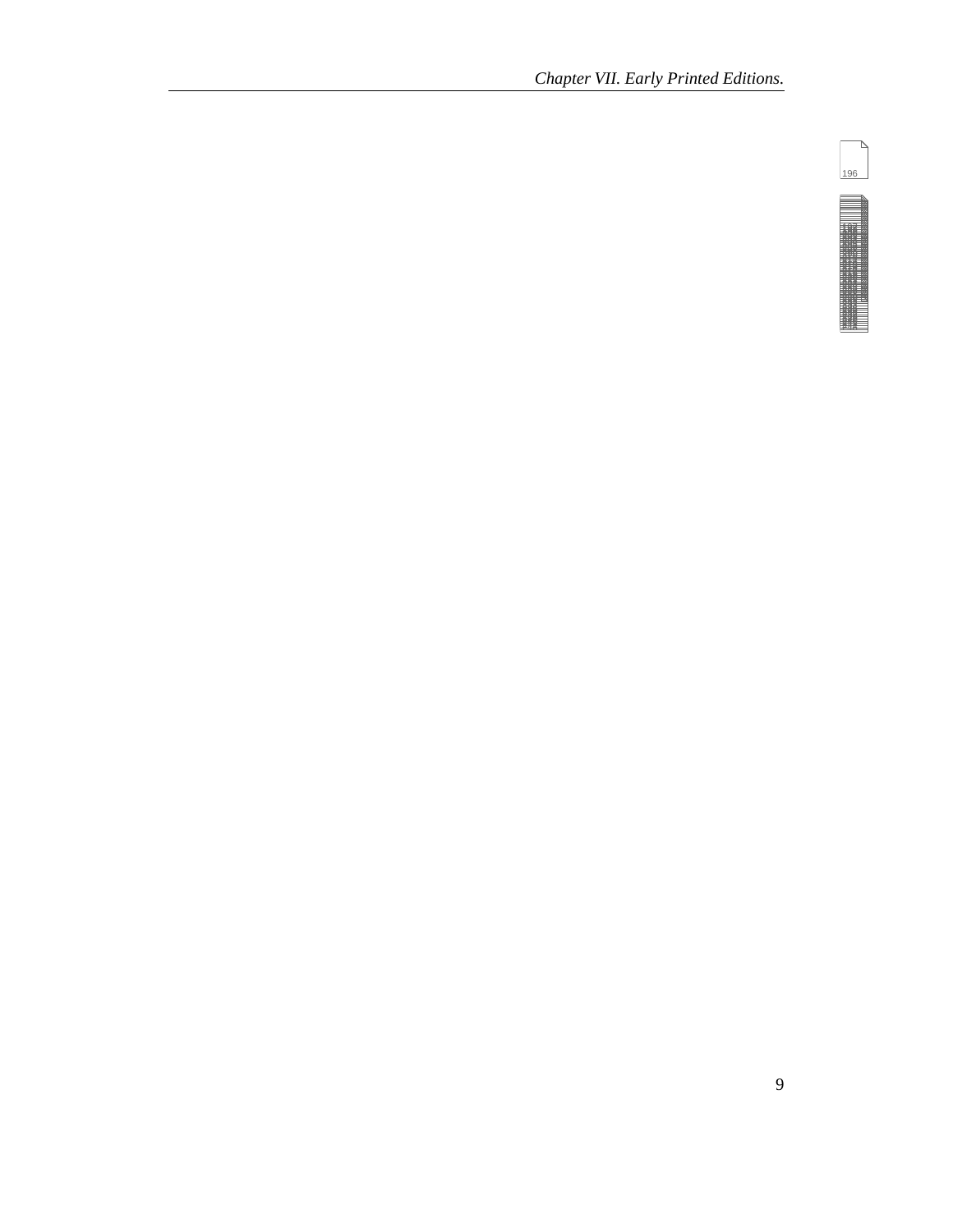<span id="page-13-13"></span><span id="page-13-12"></span><span id="page-13-11"></span><span id="page-13-10"></span><span id="page-13-9"></span><span id="page-13-8"></span><span id="page-13-7"></span><span id="page-13-6"></span><span id="page-13-5"></span><span id="page-13-4"></span><span id="page-13-3"></span><span id="page-13-2"></span><span id="page-13-1"></span><span id="page-13-0"></span>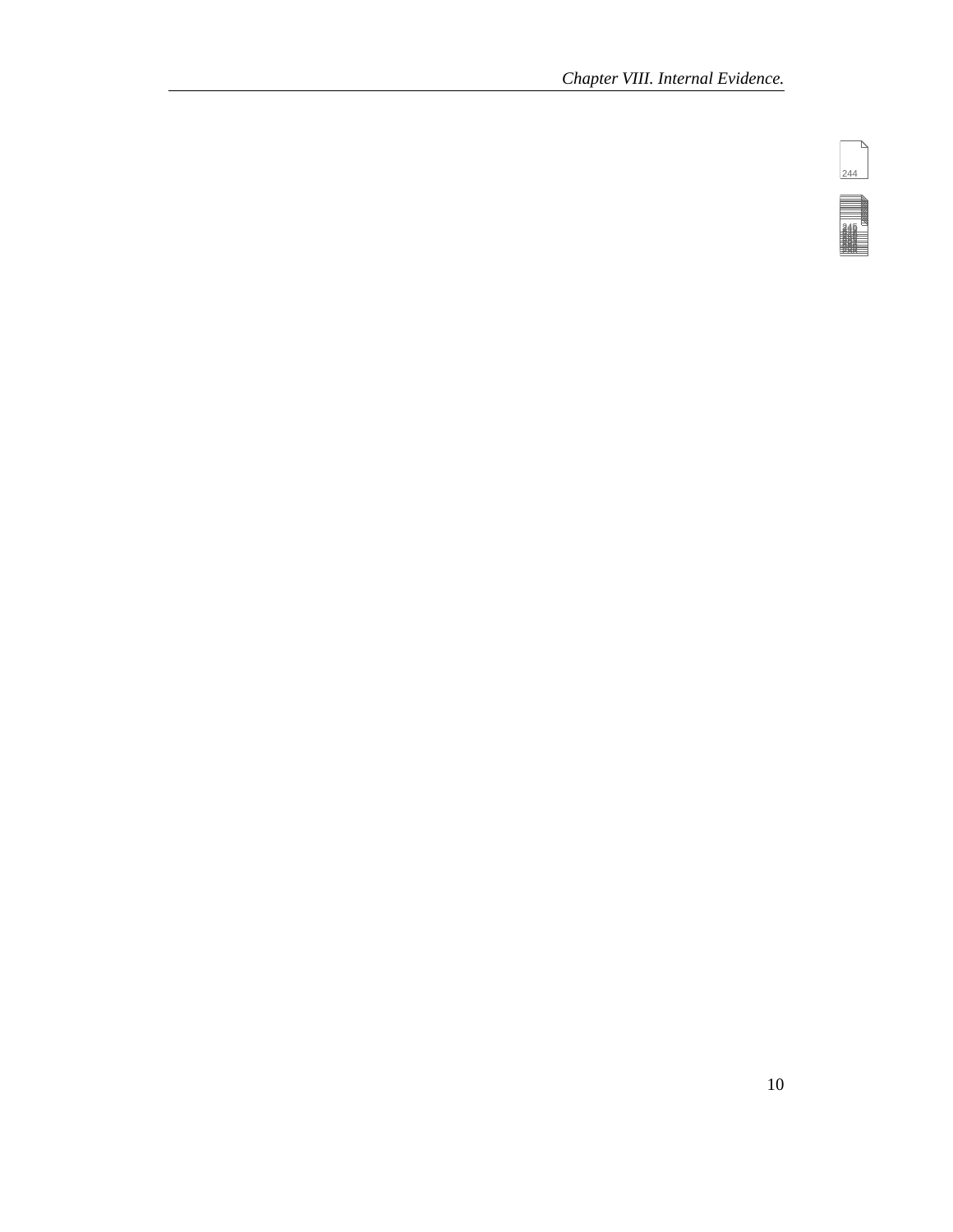<span id="page-14-17"></span><span id="page-14-16"></span><span id="page-14-15"></span><span id="page-14-14"></span><span id="page-14-13"></span><span id="page-14-12"></span><span id="page-14-11"></span><span id="page-14-10"></span><span id="page-14-9"></span><span id="page-14-8"></span><span id="page-14-7"></span><span id="page-14-6"></span><span id="page-14-5"></span><span id="page-14-4"></span><span id="page-14-3"></span><span id="page-14-2"></span><span id="page-14-1"></span><span id="page-14-0"></span>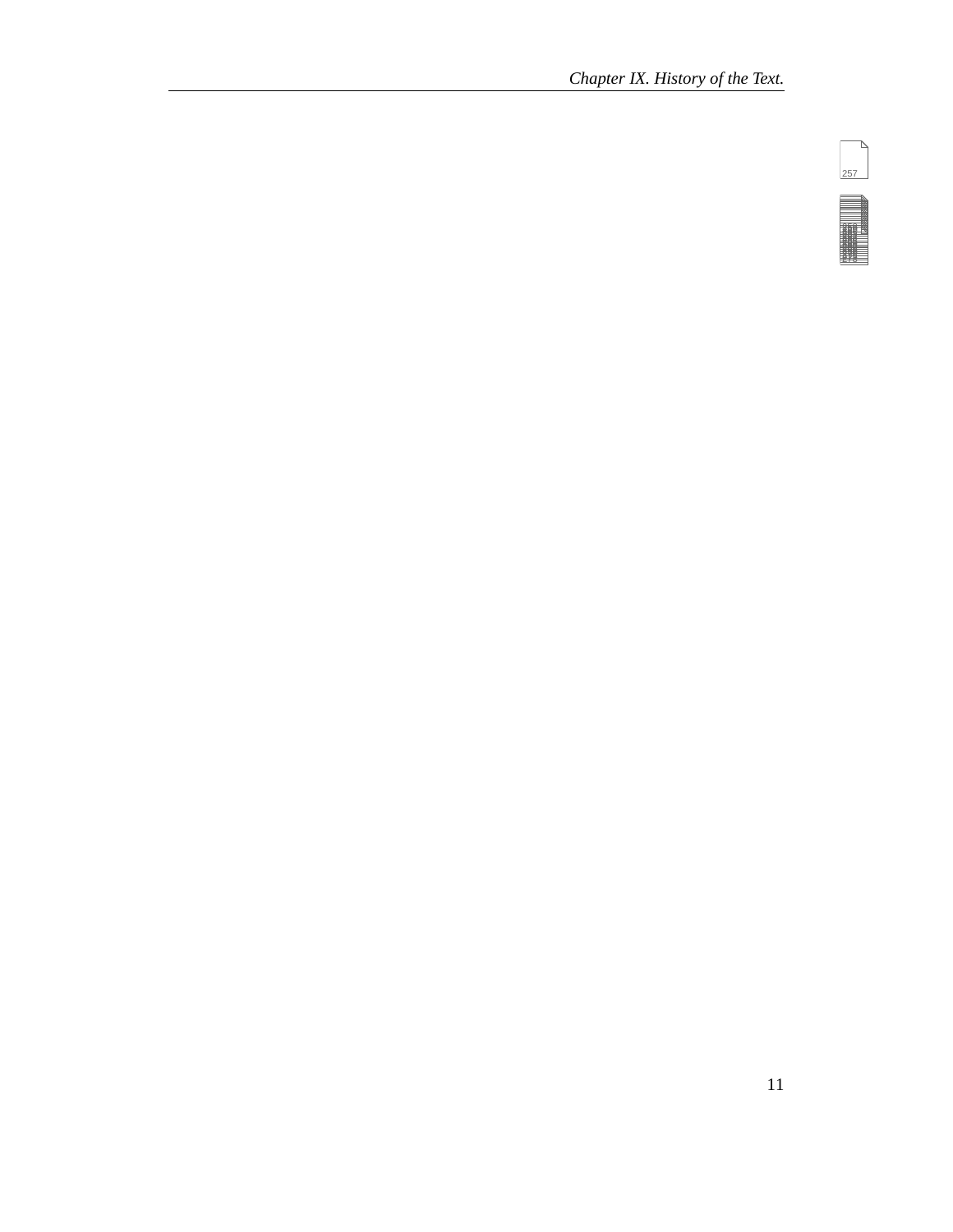### <span id="page-15-38"></span><span id="page-15-37"></span><span id="page-15-36"></span><span id="page-15-35"></span><span id="page-15-34"></span><span id="page-15-33"></span><span id="page-15-32"></span><span id="page-15-31"></span><span id="page-15-30"></span><span id="page-15-29"></span><span id="page-15-28"></span><span id="page-15-27"></span><span id="page-15-26"></span><span id="page-15-25"></span><span id="page-15-24"></span><span id="page-15-23"></span><span id="page-15-22"></span><span id="page-15-21"></span><span id="page-15-20"></span><span id="page-15-19"></span><span id="page-15-18"></span><span id="page-15-17"></span><span id="page-15-16"></span><span id="page-15-15"></span><span id="page-15-14"></span><span id="page-15-13"></span><span id="page-15-12"></span><span id="page-15-11"></span><span id="page-15-10"></span><span id="page-15-9"></span><span id="page-15-8"></span><span id="page-15-7"></span><span id="page-15-6"></span><span id="page-15-5"></span><span id="page-15-4"></span><span id="page-15-3"></span><span id="page-15-2"></span><span id="page-15-1"></span><span id="page-15-0"></span>[276](http://www.ccel.org/ccel/scrivener/ntcrit2/png/0298=291.htm) [277](http://www.ccel.org/ccel/scrivener/ntcrit2/png/0299=292.htm) [278](http://www.ccel.org/ccel/scrivener/ntcrit2/png/0300=293.htm) 279 [280](http://www.ccel.org/ccel/scrivener/ntcrit2/png/0301=294.htm) 281 [282](http://www.ccel.org/ccel/scrivener/ntcrit2/png/0303=296.htm) [283](http://www.ccel.org/ccel/scrivener/ntcrit2/png/0305=298.htm) 284 [285](http://www.ccel.org/ccel/scrivener/ntcrit2/png/0306=299.htm) [286](http://www.ccel.org/ccel/scrivener/ntcrit2/png/0308=301.htm) [287](http://www.ccel.org/ccel/scrivener/ntcrit2/png/0309=302.htm) [288](http://www.ccel.org/ccel/scrivener/ntcrit2/png/0310=303.htm) 289 [290](http://www.ccel.org/ccel/scrivener/ntcrit2/png/0311=304.htm) 291 [292](http://www.ccel.org/ccel/scrivener/ntcrit2/png/0313=306.htm) [293](http://www.ccel.org/ccel/scrivener/ntcrit2/png/0315=308.htm) 294 [295](http://www.ccel.org/ccel/scrivener/ntcrit2/png/0316=309.htm) [296](http://www.ccel.org/ccel/scrivener/ntcrit2/png/0318=311.htm) 297 298 299 300 301 302 303 304 305 306 307 308 309 310 311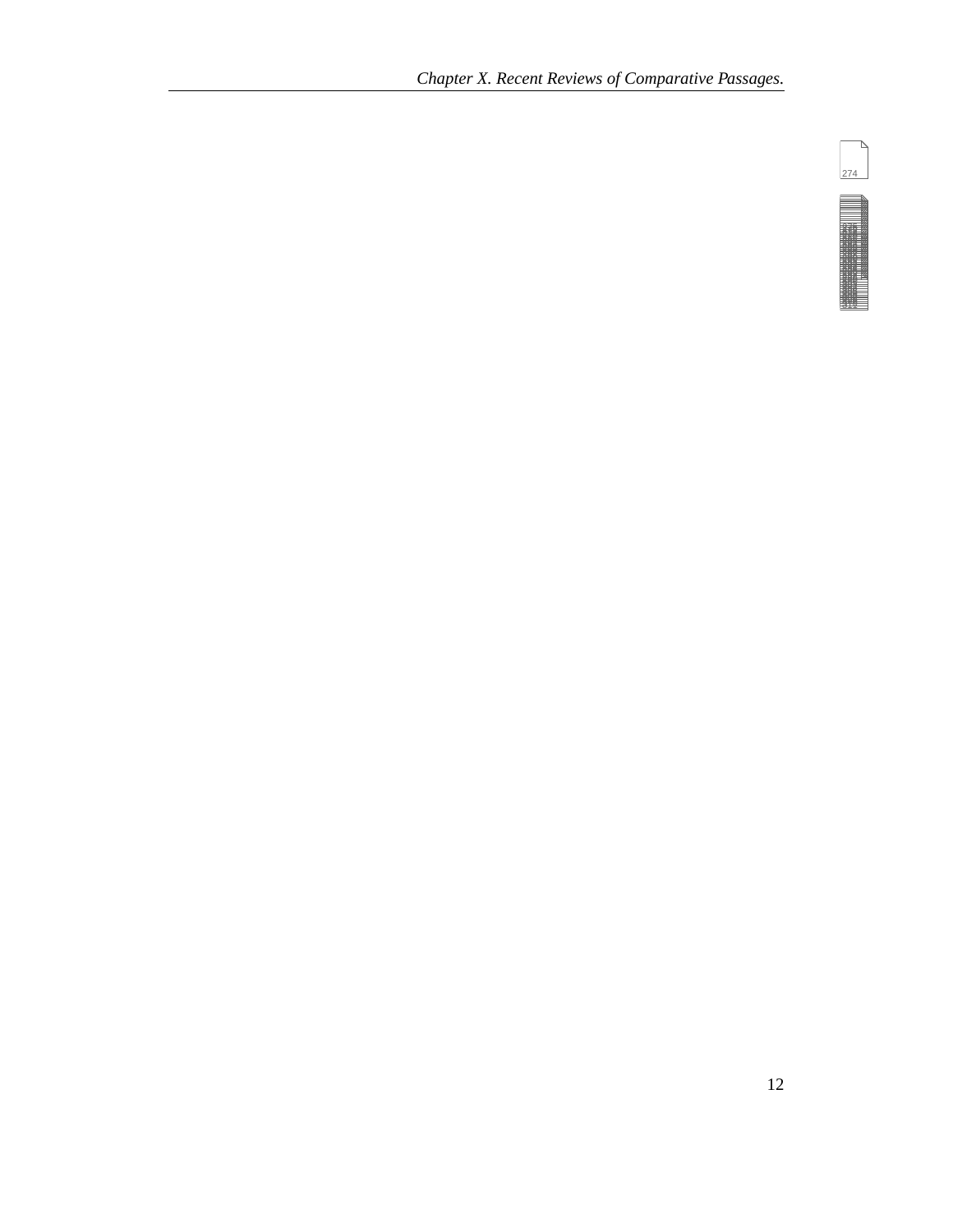<span id="page-16-9"></span><span id="page-16-8"></span><span id="page-16-7"></span><span id="page-16-6"></span><span id="page-16-5"></span><span id="page-16-4"></span><span id="page-16-3"></span><span id="page-16-2"></span><span id="page-16-1"></span><span id="page-16-0"></span>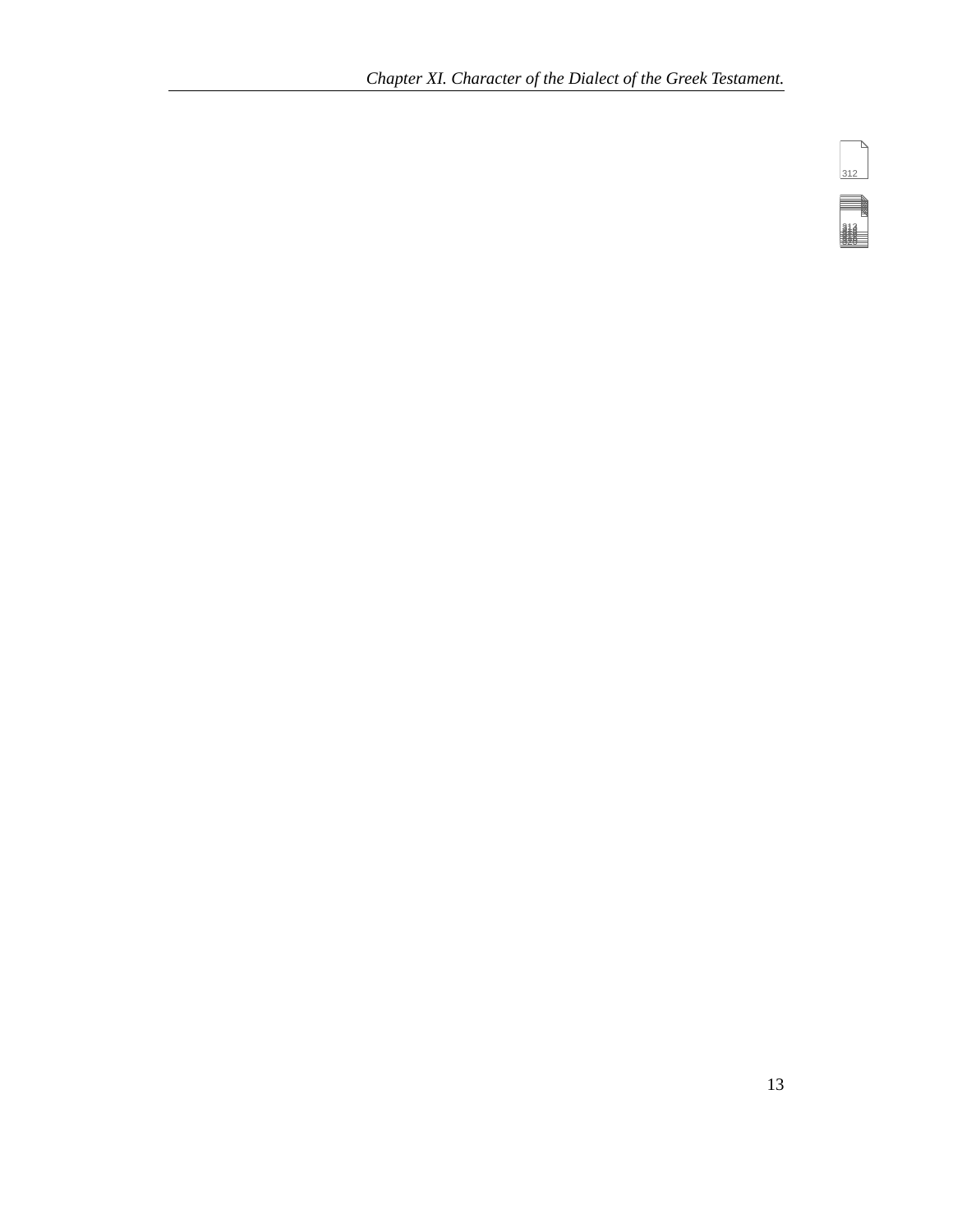<span id="page-17-92"></span><span id="page-17-91"></span><span id="page-17-90"></span><span id="page-17-89"></span><span id="page-17-88"></span><span id="page-17-87"></span><span id="page-17-86"></span><span id="page-17-85"></span><span id="page-17-84"></span><span id="page-17-83"></span><span id="page-17-82"></span><span id="page-17-81"></span><span id="page-17-80"></span><span id="page-17-79"></span><span id="page-17-78"></span><span id="page-17-77"></span><span id="page-17-76"></span><span id="page-17-75"></span><span id="page-17-74"></span><span id="page-17-73"></span><span id="page-17-72"></span><span id="page-17-71"></span><span id="page-17-70"></span><span id="page-17-69"></span><span id="page-17-68"></span><span id="page-17-67"></span><span id="page-17-66"></span><span id="page-17-65"></span><span id="page-17-64"></span><span id="page-17-63"></span><span id="page-17-62"></span><span id="page-17-61"></span><span id="page-17-60"></span><span id="page-17-59"></span><span id="page-17-58"></span><span id="page-17-57"></span><span id="page-17-56"></span><span id="page-17-55"></span><span id="page-17-54"></span><span id="page-17-53"></span><span id="page-17-52"></span><span id="page-17-51"></span><span id="page-17-50"></span><span id="page-17-49"></span><span id="page-17-48"></span><span id="page-17-47"></span><span id="page-17-46"></span><span id="page-17-45"></span><span id="page-17-44"></span><span id="page-17-43"></span><span id="page-17-42"></span><span id="page-17-41"></span><span id="page-17-40"></span><span id="page-17-39"></span><span id="page-17-38"></span><span id="page-17-37"></span><span id="page-17-36"></span><span id="page-17-35"></span><span id="page-17-34"></span><span id="page-17-33"></span><span id="page-17-32"></span><span id="page-17-31"></span><span id="page-17-30"></span><span id="page-17-29"></span><span id="page-17-28"></span><span id="page-17-27"></span><span id="page-17-26"></span><span id="page-17-25"></span><span id="page-17-24"></span><span id="page-17-23"></span><span id="page-17-22"></span><span id="page-17-21"></span><span id="page-17-20"></span><span id="page-17-19"></span><span id="page-17-18"></span><span id="page-17-17"></span><span id="page-17-16"></span><span id="page-17-15"></span><span id="page-17-14"></span><span id="page-17-13"></span><span id="page-17-12"></span><span id="page-17-11"></span><span id="page-17-10"></span><span id="page-17-9"></span><span id="page-17-8"></span><span id="page-17-7"></span><span id="page-17-6"></span><span id="page-17-5"></span><span id="page-17-4"></span><span id="page-17-3"></span><span id="page-17-2"></span><span id="page-17-1"></span><span id="page-17-0"></span>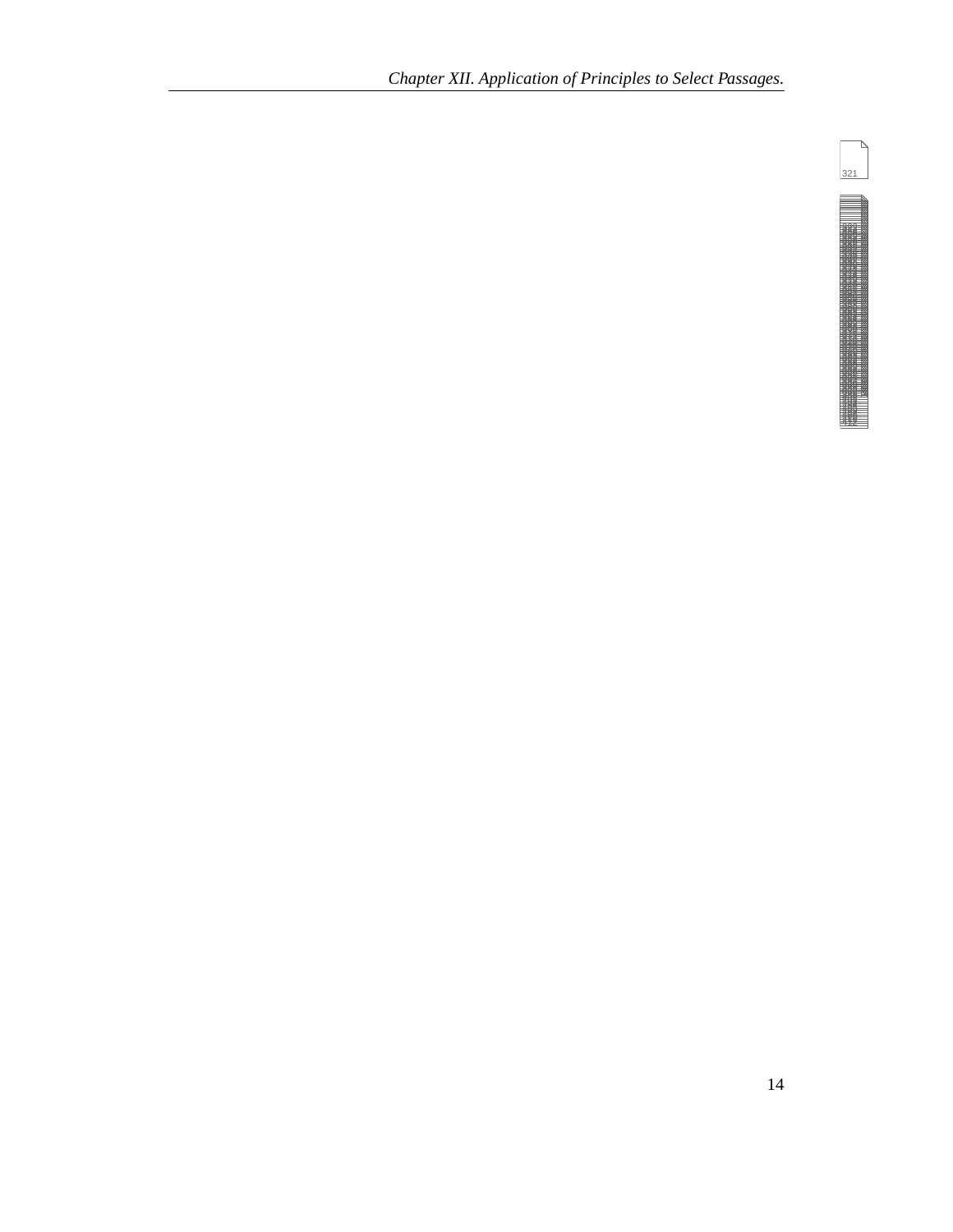<span id="page-18-4"></span><span id="page-18-3"></span><span id="page-18-2"></span><span id="page-18-1"></span><span id="page-18-0"></span>

| ź |
|---|
|   |
|   |
|   |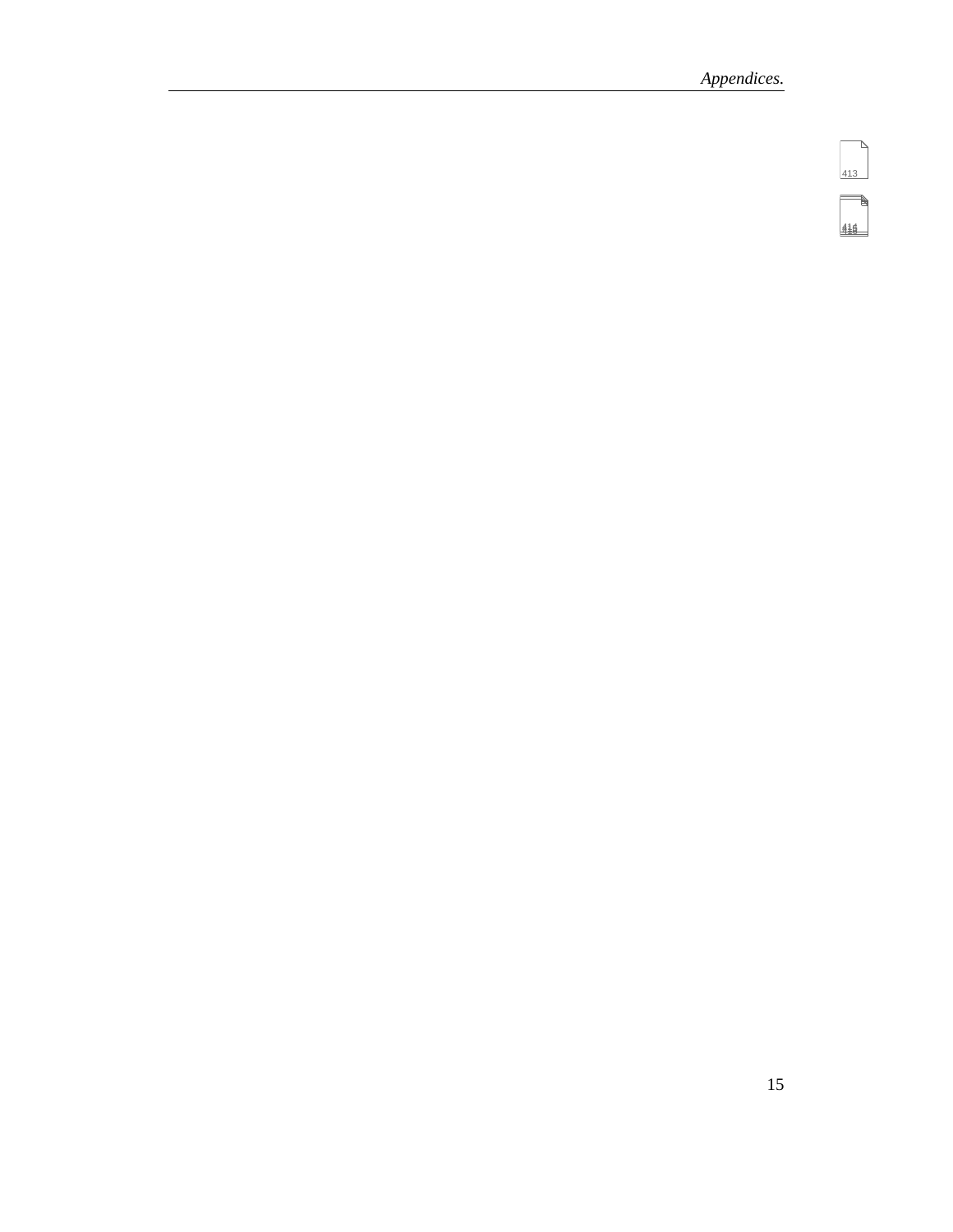<span id="page-19-2"></span><span id="page-19-1"></span><span id="page-19-0"></span>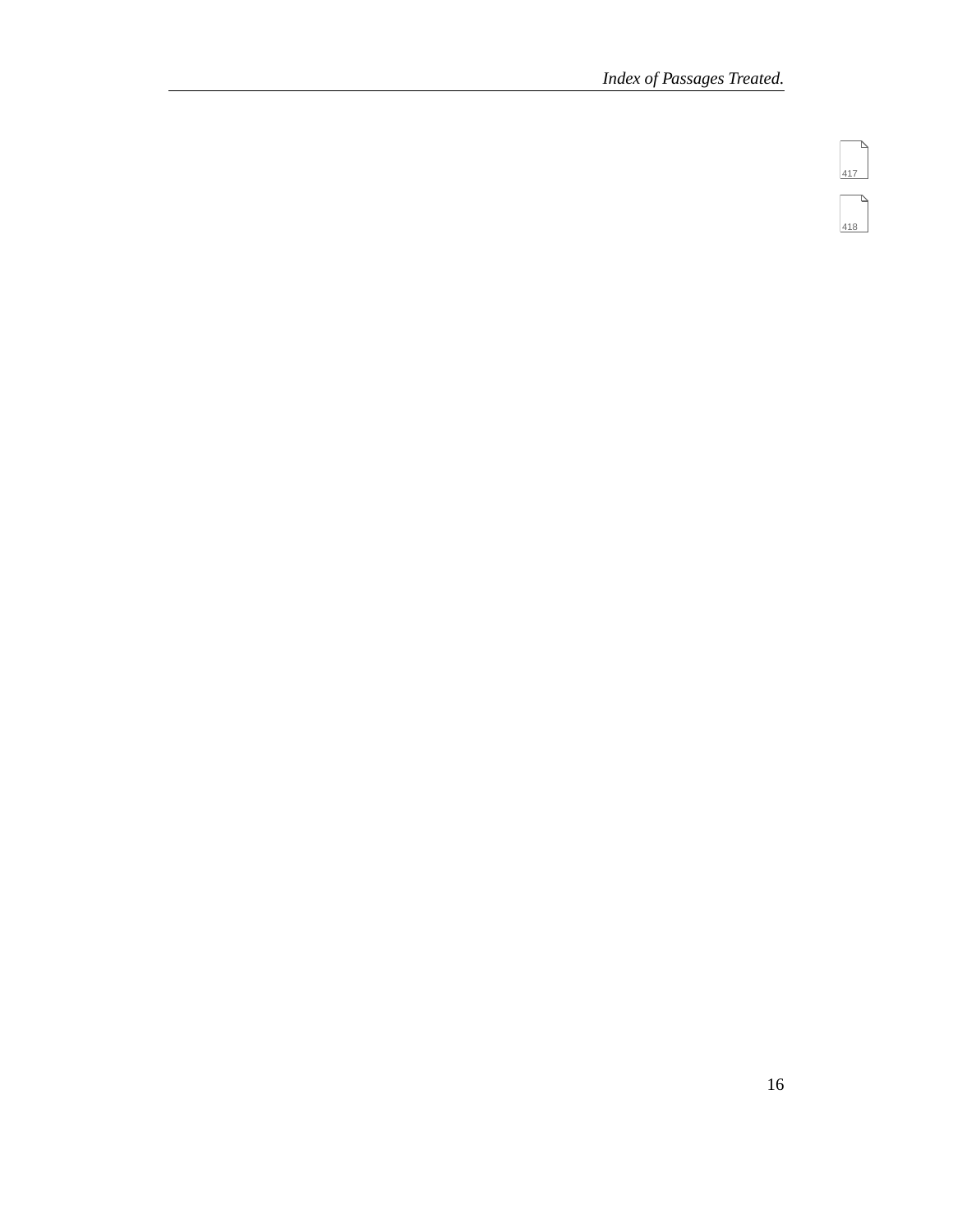<span id="page-20-10"></span><span id="page-20-9"></span><span id="page-20-8"></span><span id="page-20-7"></span><span id="page-20-6"></span><span id="page-20-5"></span><span id="page-20-4"></span><span id="page-20-3"></span><span id="page-20-2"></span><span id="page-20-1"></span><span id="page-20-0"></span>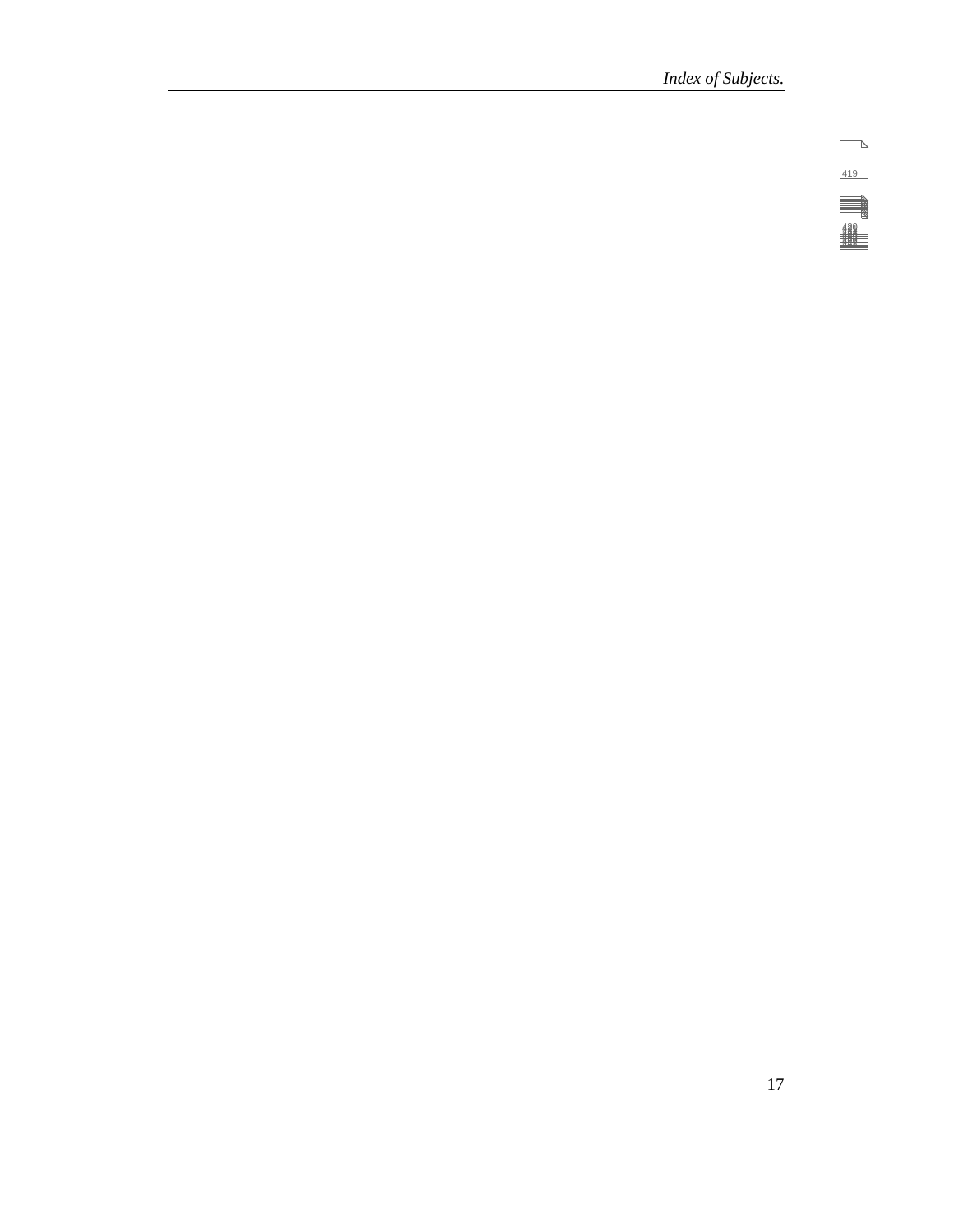### <span id="page-21-0"></span>**Indexes**